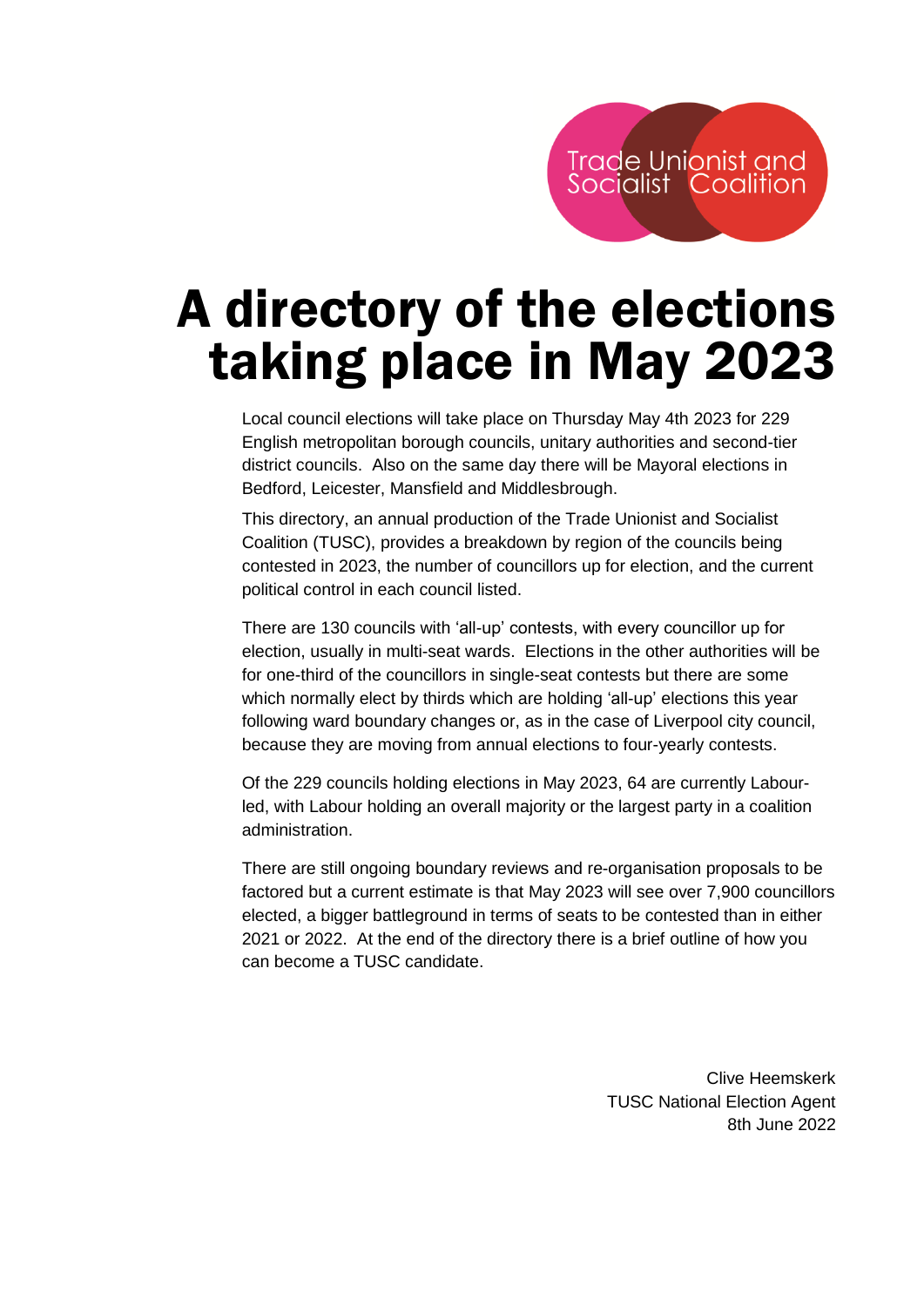- 1. Eastern region page 3
- 2. East Midlands page 4
- 3. Northern page 5
- 4. North West page 6
- 5. South East page 7
- 6. South West page 9
- 7. West Midlands page 9
- 8. Yorkshire page 10
- 9. How to be a TUSC candidate page 12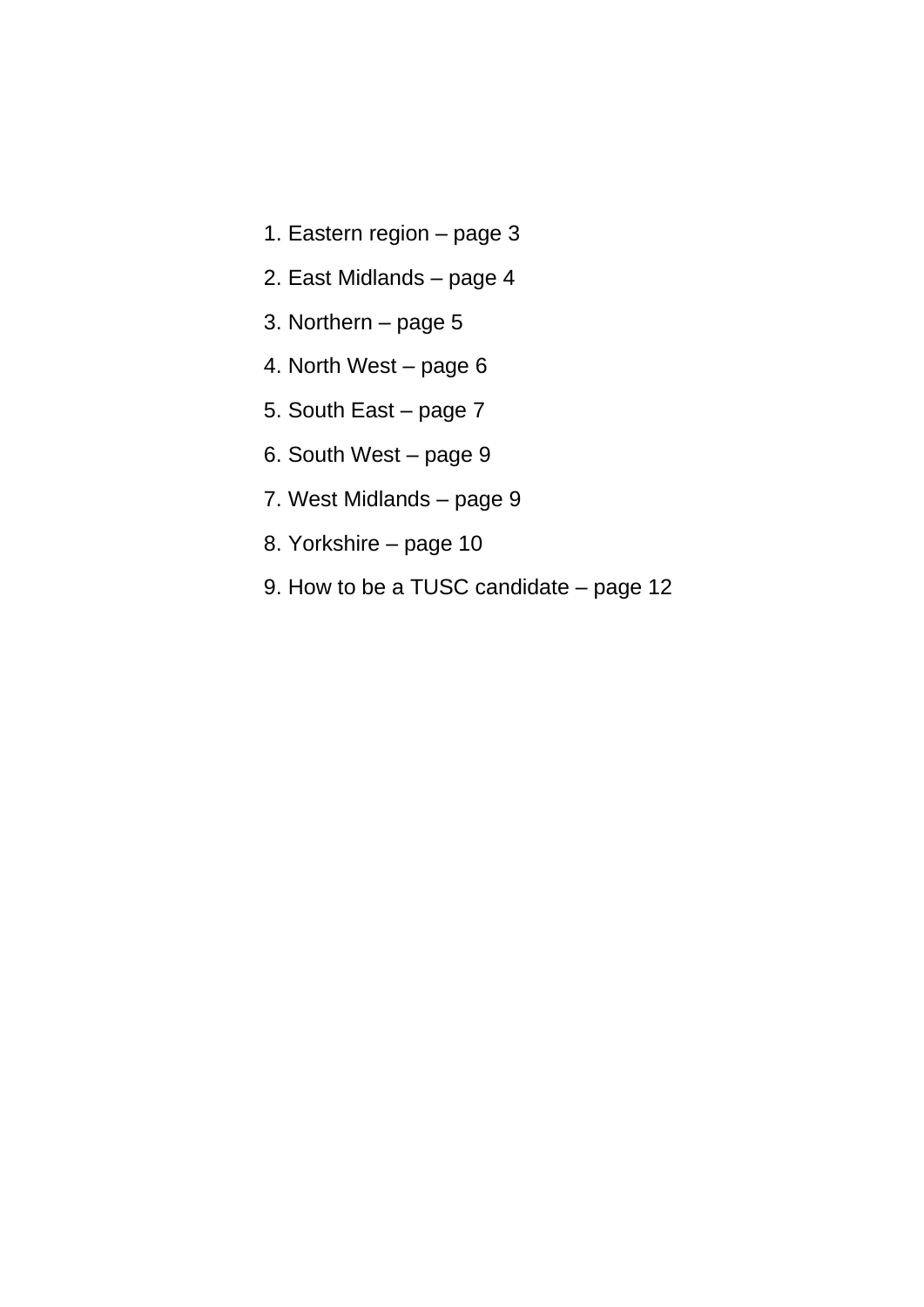

## The 2023 elections: The English council contests

Below is a breakdown of the English councils which are being contested in May 2023, with the number of seats up for election in each council and the current political leadership of the council.

## Eastern

**Number of councils with elections:** 44 **Total number of seats up for election:** 1,442 **Babergh** Conservative – elections for all 43 councillors in 26 wards **Basildon** Conservative – 14 seats (one-third) up for election **Bedford** No overall control – elections for all 36 councillors in 26 wards **Braintree** Conservative – elections for all 60 councillors in 31 wards **Breckland** Conservative – elections for all 54 councillors in 36 wards **Brentwood** Conservative – 13 seats (one-third) up for election **Broadland** Conservative – elections for all 47 councillors in 27 wards **Broxbourne** Conservative – 13 seats (one-third) up for election **Cambridge** Labour – 14 seats (one-third) up for election **Castle Point** No overall control – 14 seats (one-third) up for election **Central Bedfordshire** Conservative – elections for all 59 councillors in 31 wards **Chelmsford** Conservative – elections for all 57 councillors in 24 wards **Colchester** Liberal Democrat – 20 seats (one-third) up for election **Dacorum** Conservative – elections for all 51 councillors in 25 wards **East Cambridgeshire** Conservative – elections for all 39 councillors in 19 wards **East Hertfordshire** Conservative – elections for all 50 councillors in 30 wards **East Suffolk** Conservative – elections for all 55 councillors **Epping Forest** Conservative – 20 seats (one-third) up for election **Fenland** Conservative – elections for all 40 councillors in 27 wards **Great Yarmouth** Conservative – elections for all 39 councillors in 13 wards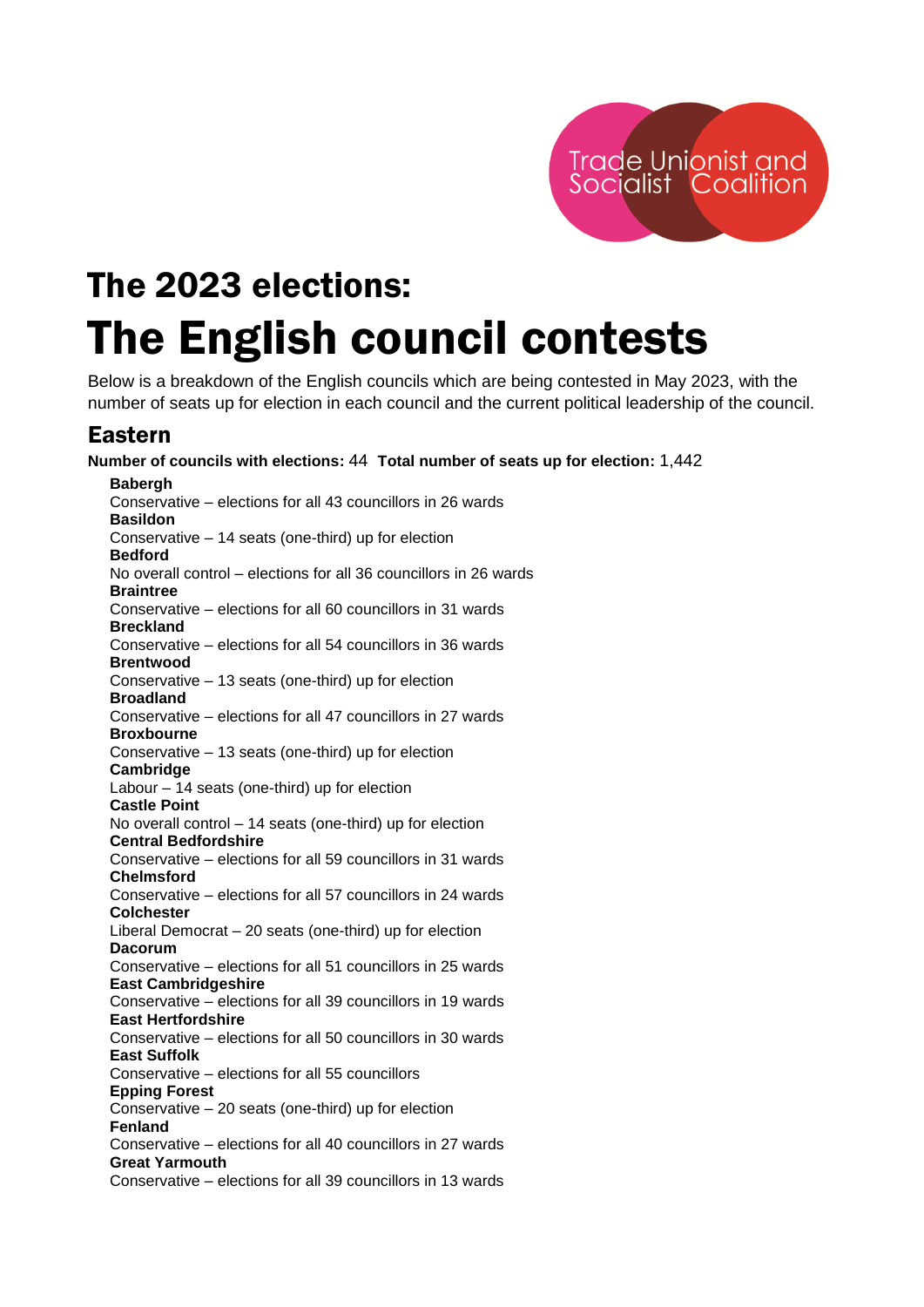**Harlow** Conservative – 12 seats (one-third) up for election **Hertsmere** Conservative – elections for all 39 councillors in 13 wards **Ipswich** Labour – 18 seats (one-third) up for election **King's Lynn & West Norfolk** Conservative – elections for all 62 councillors in 42 wards **Luton** Labour – elections for all 48 councillors in 19 wards **Maldon** Conservative – elections for all 31 councillors in 17 wards **Mid Suffolk** Conservative – elections for all 40 councillors in 30 wards **Milton Keynes** Labour – 17 seats (one-third) up for election **North Hertfordshire** Conservative – 18 seats (one-third) up for election **North Norfolk** Conservative – elections for all 48 councillors in 34 wards **Norwich** Labour – 13 seats (one-third) up for election **Peterborough** Conservative – 19 seats (one-third) up for election **Rochford** Conservative – 13 seats (one-third) up for election **St Albans** Liberal Democrat – 20 seats (one-third) up for election **South Norfolk** Conservative – elections for all 46 councillors in 36 wards **Southend** Labour – 17 seats (one-third) up for election **Stevenage** Labour – 13 seats (one-third) up for election **Tendring** Conservative – elections for all 60 councillors in 32 wards **Three Rivers** Liberal Democrat – 16 seats (one-third) up for election **Thurrock** Conservative – 16 seats (one-third) up for election **Uttlesford** Conservative – elections for all 44 councillors in 27 wards **Watford** Liberal-Democrat controlled – 12 seats (one-third) up for election **West Suffolk** Conservative – elections for all 64 councillors in 43 wards **Welwyn Hatfield** Conservative – 18 seats (one-third) up for election

## East Midlands

**Number of councils with elections:** 33 **Total number of seats up for election:** 1,312

**Amber Valley** Conservative – 15 seats (one-third) up for election **Ashfield** No overall control – elections for all 33 councillors in 15 wards **Bassetlaw** Labour – elections for all 48 councillors in 25 wards **Blaby** Conservative – elections for all 39 councillors in 18 wards **Bolsover** Labour – elections for all 37 councillors in 20 wards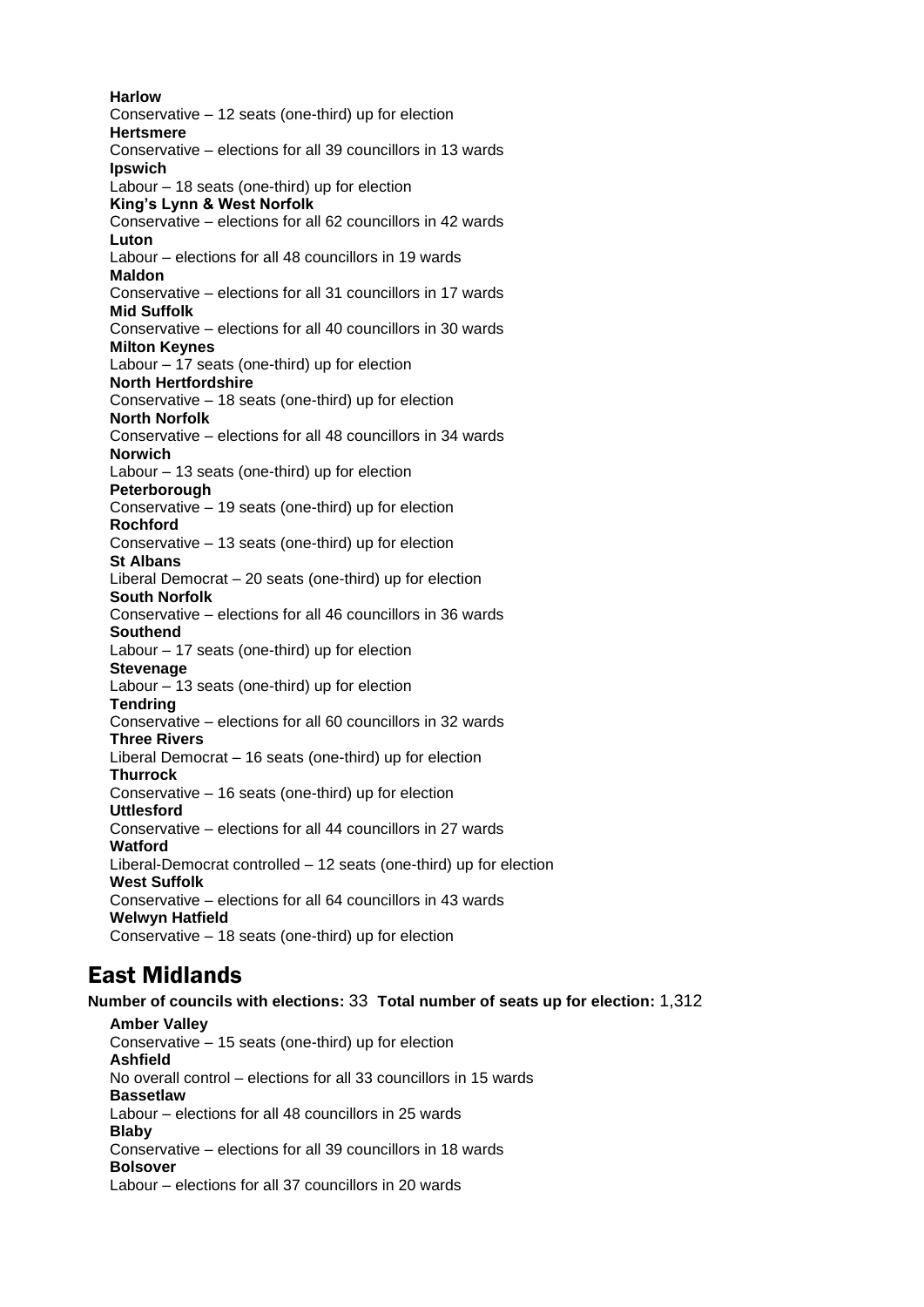**Boston** Conservative – elections for all 32 councillors in 18 wards **Broxtowe** Conservative – elections for all 44 councillors in 21 wards **Charnwood** Conservative – elections for all 52 councillors in 28 wards **Chesterfield** Labour – elections for all 48 councillors in 20 wards **Derby** Conservative – 17 seats (one-third) up for election **Derbyshire Dales** Conservative – elections for all 39 councillors in 25 wards **East Lindsey** Conservative – elections for all 60 councillors in 48 wards **Erewash** Conservative – elections for all 51 councillors in 22 wards **Gelding** Labour – elections for all 50 councillors in 22 wards **Harborough** Conservative – elections for all 37 councillors in 25 wards **High Peak** Conservative – elections for all 43 councillors in 28 wards **Hinckley & Bosworth** Conservative – elections for all 34 councillors in 16 wards **Leicester** Labour – elections for all 54 councillors in 22 wards **Lincoln** Labour – 11 seats (one-third) up for election **Mansfield** No overall control – elections for all 36 councillors in 36 wards **Melton** Conservative – elections for all 28 councillors in 16 wards **Newark & Sherwood** Conservative – elections for all 46 councillors in 25 wards **North East Derbyshire** Labour – elections for all 53 councillors in 25 wards **North Kesteven** Conservative – elections for all 43 councillors in 26 wards **North West Leicestershire** Conservative – elections for all 38 councillors in 20 wards **Nottingham** Labour – elections for all 55 councillors in 20 wards **Oadby & Wigston** Liberal Democrat – elections for all 26 councillors in 10 wards **Rushcliffe** Conservative – elections for all 50 councillors in 28 wards **Rutland** Conservative – elections for all 26 councillors in 16 wards **South Derbyshire** Conservative – elections for all 36 councillors in 15 wards **South Holland** Conservative – elections for all 37 councillors in 18 wards **South Kesteven** Conservative – elections for all 58 councillors in 34 wards **West Lindsey** Conservative – elections for all 36 councillors in 12 wards

### Northern

**Number of councils with elections:** 10 **Total number of seats up for election:** 339

**Darlington** Independent – elections for all 53 councillors in 24 wards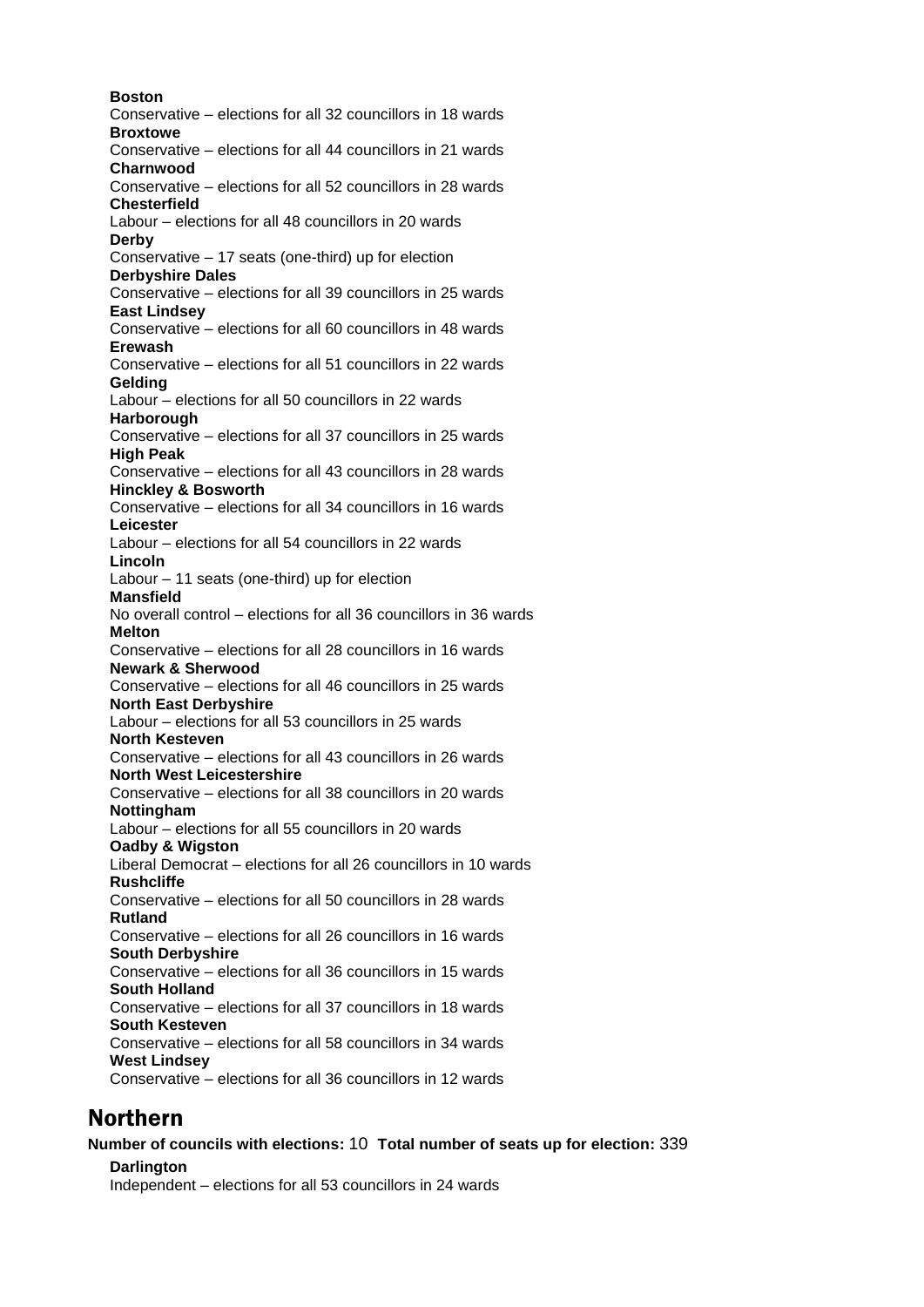#### **Gateshead**

Labour – 22 seats (one-third) up for election **Hartlepool** Conservative – 12 seats (one-third) up for election **Middlesbrough** Labour – elections for all 48 councillors in 23 wards **Newcastle-upon-Tyne** Labour – 26 seats (one-third) up for election **North Tyneside** Labour – 20 seats (one-third) up for election **Redcar & Cleveland** Labour – elections for all 59 councillors in 22 wards **South Tyneside** Labour – 18 seats (one-third) up for election **Stockton-on-Tees** Labour – elections for all 56 councillors in 26 wards **Sunderland** Labour – 25 seats (one-third) up for election

### North West

**Number of councils with elections:** 30 **Total number of seats up for election:** 927 **Blackburn-with-Darwen** Labour – 23 seats (one-third) up for election **Blackpool** Labour – elections for all 42 councillors in 21 wards **Bolton** Conservative – 20 seats (one-third) up for election **Burnley** Labour – 16 seats (one-third) up for election **Bury** Labour – 17 seats (one-third) up for election **Cheshire East** Conservative – elections for all 82 councillors in 52 wards **Cheshire West & Chester** Labour – elections for all 75 councillors in 46 wards **Chorley** Labour – 17 seats (one-third) up for election **Fylde** Conservative – elections for all 51 councillors in 21 wards **Halton** Labour – 18 seats (one-third) up for election **Hyndburn** Labour – 11 seats (one-third) up for election **Knowsley** Labour – 22 seats (one-third) up for election **Lancaster** Labour – elections for all 60 councillors in 28 wards **Liverpool** Labour – elections for all 70 councillors in new wards **Manchester** Labour – 32 seats (one-third) up for election **Oldham** Labour – 20 seats (one-third) up for election **Pendle** Conservative – 16 seats (one-third) up for election **Preston** Labour – 19 seats (one-third) up for election **Ribble Valley** Conservative – elections for all 40 councillors in 24 wards **Rossendale** Labour – 12 seats (one-third) up for election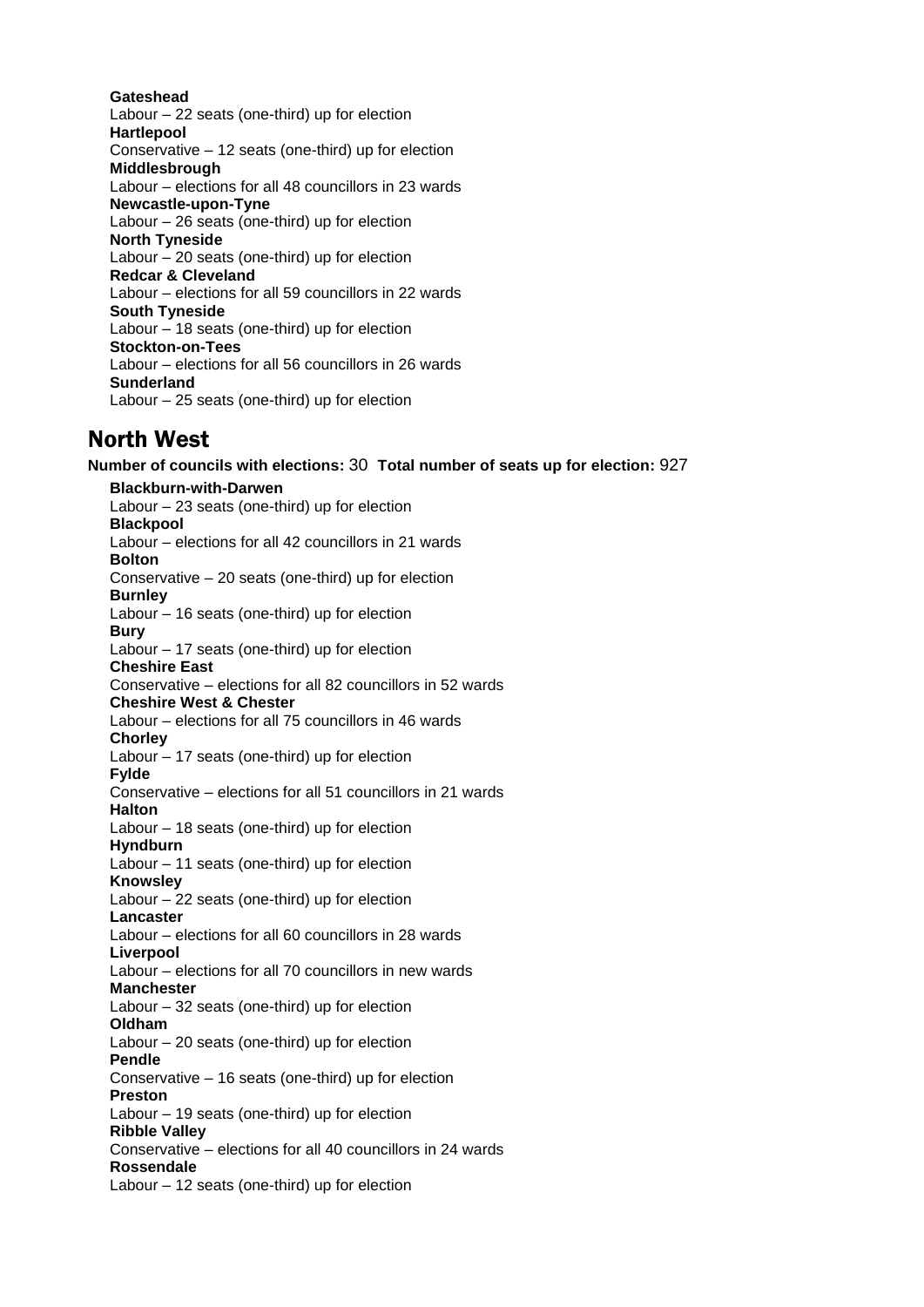#### **Salford**

Labour – 20 seats (one-third) up for election **Sefton** Labour – 23 seats (one-third) up for election **South Ribble** Conservative – elections for all 55 councillors in 27 wards **Stockport** Labour – 21 seats (one-third) up for election **Tameside** Labour – 19 seats (one-third) up for election **Trafford** Conservative – 21 seats (one-third) up for election **West Lancashire** Labour – 19 seats (one-third) up for election **Wigan** Labour – 25 seats (one-third) up for election **Wirral** Labour – 22 seats (one-third) up for election **Wyre** Conservative – elections for all 55 councillors in 26 wards

## South East

**Number of councils with elections:** 56 **Total number of seats up for election:** 1,891

**Arun** Conservative – elections for all 56 councillors in 26 wards **Ashford** Conservative – elections for all 43 councillors in 35 wards **Basingstoke and Deane** Conservative – 20 seats (one-third) up for election **Bracknell Forest** Conservative – elections for all 42 councillors in 18 wards **Brighton & Hove** Labour – elections for all 54 councillors in 21 wards **Canterbury** Conservative – elections for all 50 councillors in 24 wards **Cherwell** Conservative – 18 seats (one-third) up for election **Chichester** Conservative – elections for all 48 councillors in 29 wards **Crawley** Labour – 12 seats (one-third) up for election **Dartford** Conservative – elections for all 44 councillors in 17 wards **Dover** Conservative – elections for all 45 councillors in 21 wards **East Hampshire** Conservative – elections for all 44 councillors in 39 wards **Eastbourne** Liberal Democrat – elections for all 27 councillors in 9 wards **Eastleigh** Liberal Democrat – 16 seats (one-third) up for election **Elmbridge** Conservative – 21 seats (one-third) up for election **Epsom & Ewell** Independent – elections for all 38 councillors in 13 wards **Folkestone & Hythe** Conservative – elections for all 46 councillors in 22 wards **Gravesham** Conservative – elections for all 44 councillors in 18 wards **Guildford** Conservative – elections for all 48 councillors in 20 wards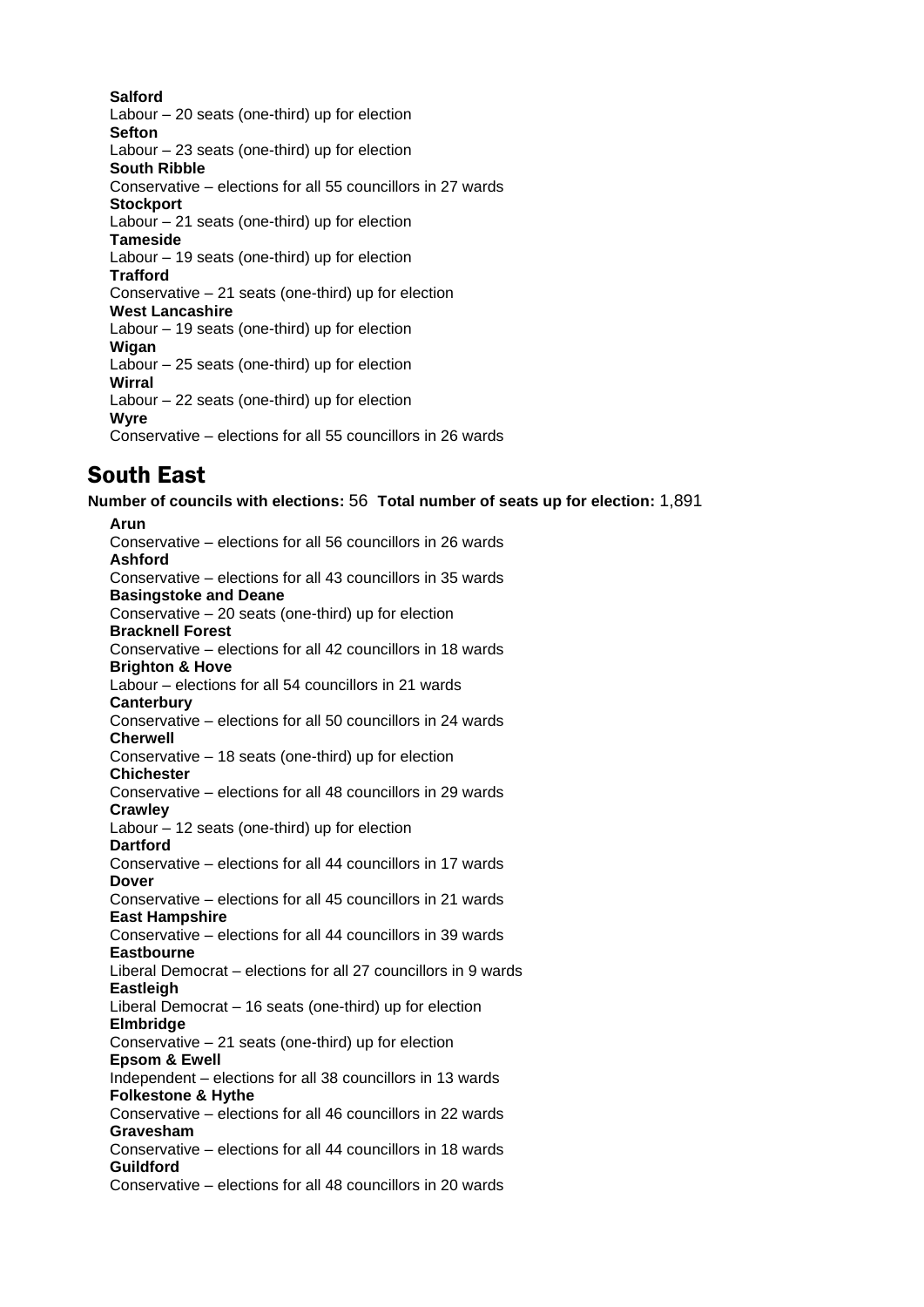**Hart** Liberal Democrat – 13 seats (one-third) up for election **Havant** Conservative – 14 seats (one-third) up for election **Horsham** Conservative – elections for all 44 councillors in 25 wards **Lewes** No overall control – elections for all 41 councillors in 21 wards **Maidstone** No overall control – 18 seats (one-third) up for election **Medway** Conservative – elections for all 55 councillors in 22 wards **Mid Sussex** Conservative – elections for all 54 councillors in 26 wards **Mole Valley** Liberal Democrat – 14 seats (one-third) up for election **New Forest** Conservative – elections for all 60 councillors in 34 wards **Portsmouth** Liberal Democrat – 14 seats (one-third) up for election **Reading** Labour – 15 seats (one-third) up for election **Reigate and Banstead** Conservative – 18 seats (one-third) up for election **Rother** Conservative – elections for all 38 councillors in 20 wards **Runnymeade** Conservative – 16 seats (one-third) up for election **Rushmoor** Conservative – 13 seats (one-third) up for election **Sevenoaks** Conservative – elections for all 54 councillors in 26 wards **Slough** Labour – 13 seats (one-third) up for election **South Oxfordshire** Conservative – elections for all 48 councillors in 29 wards **Southampton** Labour – 16 seats (one-third) up for election **Spelthorne** Conservative – elections for all 39 councillors in 13 wards **Surrey Heath** Conservative – elections for all 40 councillors in 16 wards **Swale** Conservative – elections for all 47 councillors in 25 wards **Tandridge** Conservative – 14 seats (one-third) up for election **Test Valley** Conservative – elections for all 48 councillors in 25 wards **Thanet** No overall control – elections for all 56 councillors in 23 wards **Tonbridge & Malling** Conservative – elections for all 53 councillors in 26 wards **Tunbridge Wells** Conservative – 16 seats (one-third) up for election **Vale of White Horse** Conservative – elections for all 51 councillors in 29 wards **Waverley** Conservative – elections for all 57 councillors in 29 wards **Wealden** Conservative – elections for all 55 councillors in 35 wards **West Berkshire** Conservative – elections for all 52 councillors in 30 wards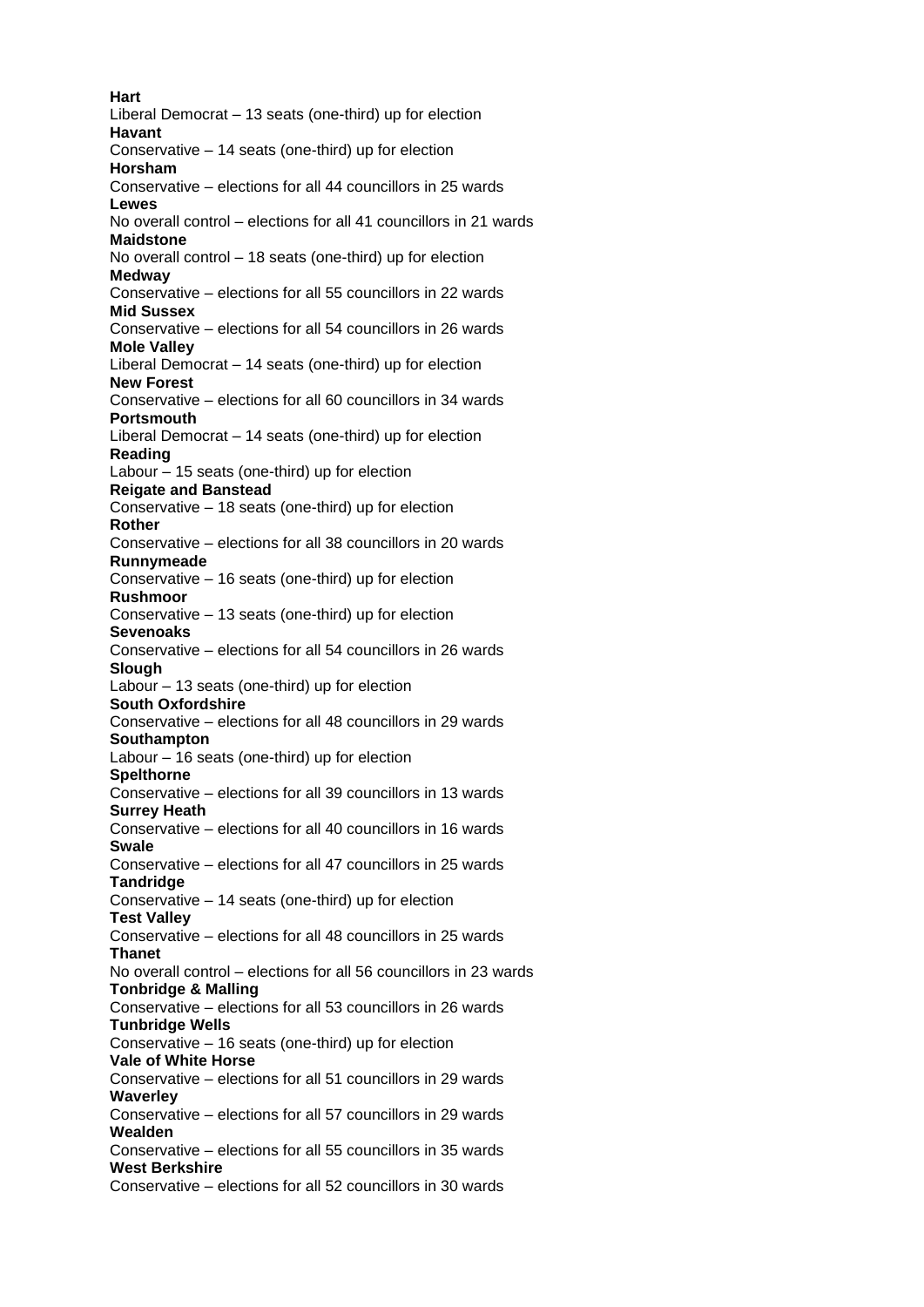**West Oxfordshire** No overall control – 16 seats (one-third) up for election **Windsor & Maidenhead** Conservative – elections for all 57 councillors in 23 wards **Winchester** Conservative – 19 seats (one-third) up for election **Woking** Liberal Democrat – 13 seats (one-third) up for election **Wokingham** No overall control – 18 seats (one-third) up for election **Worthing** Labour – 14 seats (one-third) up for election

## South West

**Number of councils with elections:** 18 **Total number of seats up for election:** 786 **Bath and North East Somerset** Conservative – elections for all 65 councillors in 37 wards **Bournemouth, Christchurch & Poole** Conservative – elections for all 76 councillors in 33 wards **Cotswold** Conservative – elections for all 44 councillors in 28 wards **East Devon** Conservative – elections for all 59 councillors in 32 wards **Exeter** Labour – 13 seats (one-third) up for election **Forest of Dean** No overall control – elections for all 48 councillors in 27 wards **Mid Devon** Conservative – elections for all 42 councillors in 24 wards **North Devon** No overall control – elections for all 43 councillors in 27 wards **North Somerset** Conservative – elections for all 61 councillors in 36 wards **Plymouth** Labour – 19 seats (one-third) up for election **South Gloucestershire** Conservative – elections for all 70 councillors in 47 wards **South Hams** Conservative – elections for all 40 councillors in 27 wards **Swindon** Conservative – 19 seats (one-third) up for election **Teignbridge** Conservative – elections for all 46 councillors in 25 wards **Tewkesbury** Conservative – elections for all 38 councillors in 22 wards **Torbay** Conservative – elections for all 36 councillors in 15 wards **Torridge** No overall control – elections for all 36 councillors in 23 wards **West Devon** Conservative – elections for all 31 councillors in 22 wards

## West Midlands

**Number of councils with elections:** 26 **Total number of seats up for election:** 849 **Bromsgrove** Conservative – elections for all 39 councillors in 23 wards **Cannock Chase** Conservative – 13 seats (one-third) up for election **Coventry** Labour – 18 seats (one-third) up for election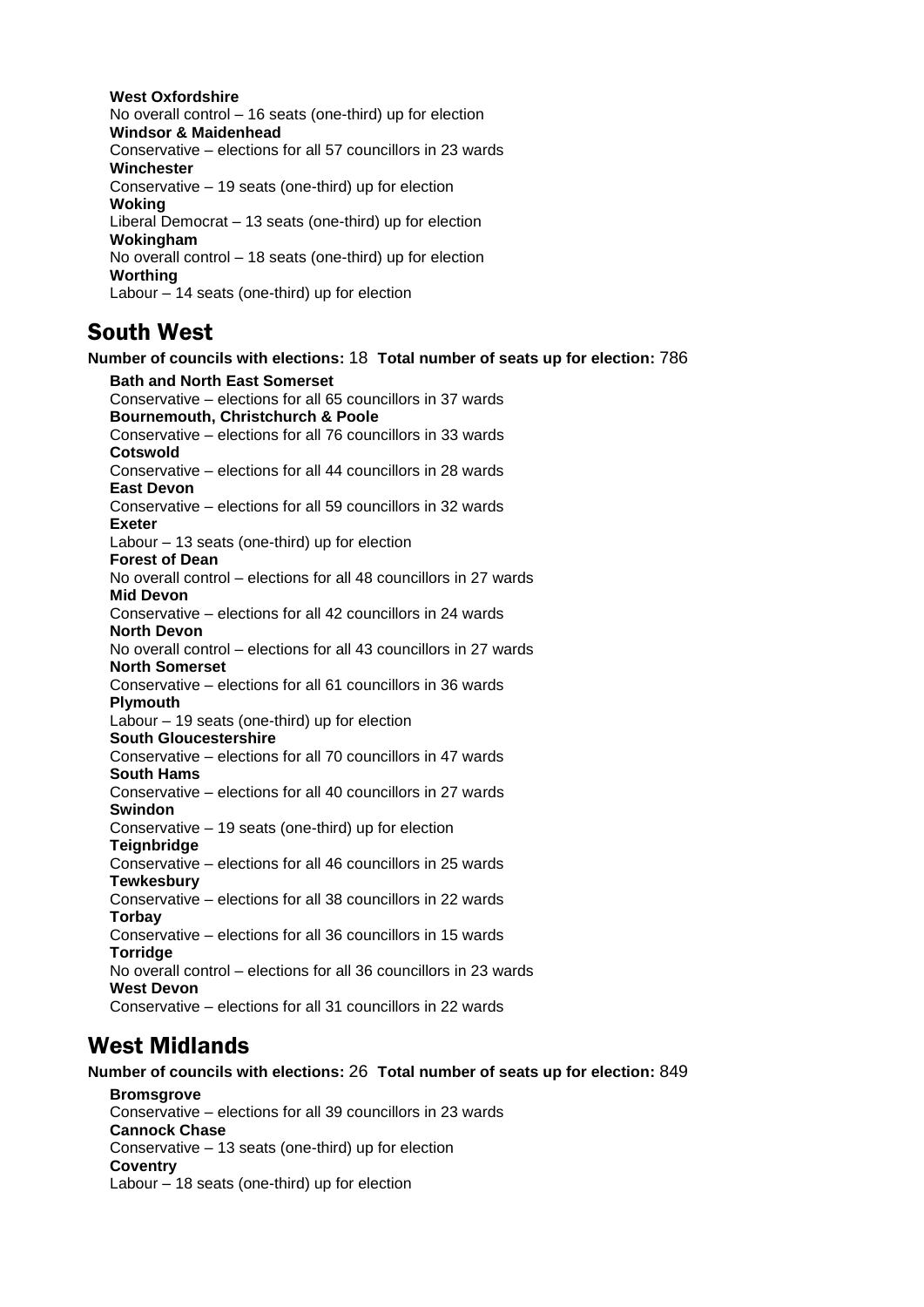**Dudley** Conservative – 24 seats (one-third) up for election **East Staffordshire** Conservative – elections for all 39 councillors in 21 wards **Herefordshire** Conservative – elections for all 58 councillors in 40 wards **Lichfield** Conservative – elections for all 56 councillors in 26 wards **Malvern Hills** Conservative – elections for all 38 councillors in 22 wards **North Warwickshire** Conservative – elections for all 35 councillors in 17 wards **Redditch** Conservative – 10 seats (one-third) up for election **Rugby** Conservative – 13 seats (one-third) up for election **Sandwell** Labour – 24 seats (one-third) up for election **Solihull** Conservative – 17 seats (one-third) up for election **South Staffordshire** Conservative – elections for all 49 councillors in 25 wards **Stafford** Conservative – elections for all 59 councillors in 26 wards **Staffordshire Moorlands** No overall control – elections for all 56 councillors in 27 wards **Stoke-on-Trent** No overall control – elections for all 44 councillors in 37 wards **Stratford-on-Avon** Conservative – elections for all 36 councillors in 36 wards **Tamworth** Conservative – 10 seats (one-third) up for election **Telford & the Wrekin** Labour – elections for all 54 councillors in 33 wards **Walsall** Conservative – 20 seats (one-third) up for election **Warwick** Conservative – elections for all 46 councillors in 20 wards **Wolverhampton** Labour – 20 seats (one-third) up for election **Worcester** No overall control – 12 seats (one-third) up for election **Wychavon** Conservative – elections for all 45 councillors in 32 wards **Wyre Forest** Conservative – 14 seats (one-third) up for election

## Yorkshire

**Number of councils with elections:** 12 **Total number of seats up for election:** 366 **Barnsley** Labour – 21 seats (one-third) up for election **Bradford** Labour – 30 seats (one-third) up for election **Calderdale** Labour – 17 seats (one-third) up for election **East Riding of Yorkshire** Conservative – elections for all 67 councillors in 26 wards **Hull** Liberal Democrat – 20 seats (one-third) up for election **Kirklees** Labour – 24 seats (one-third) up for election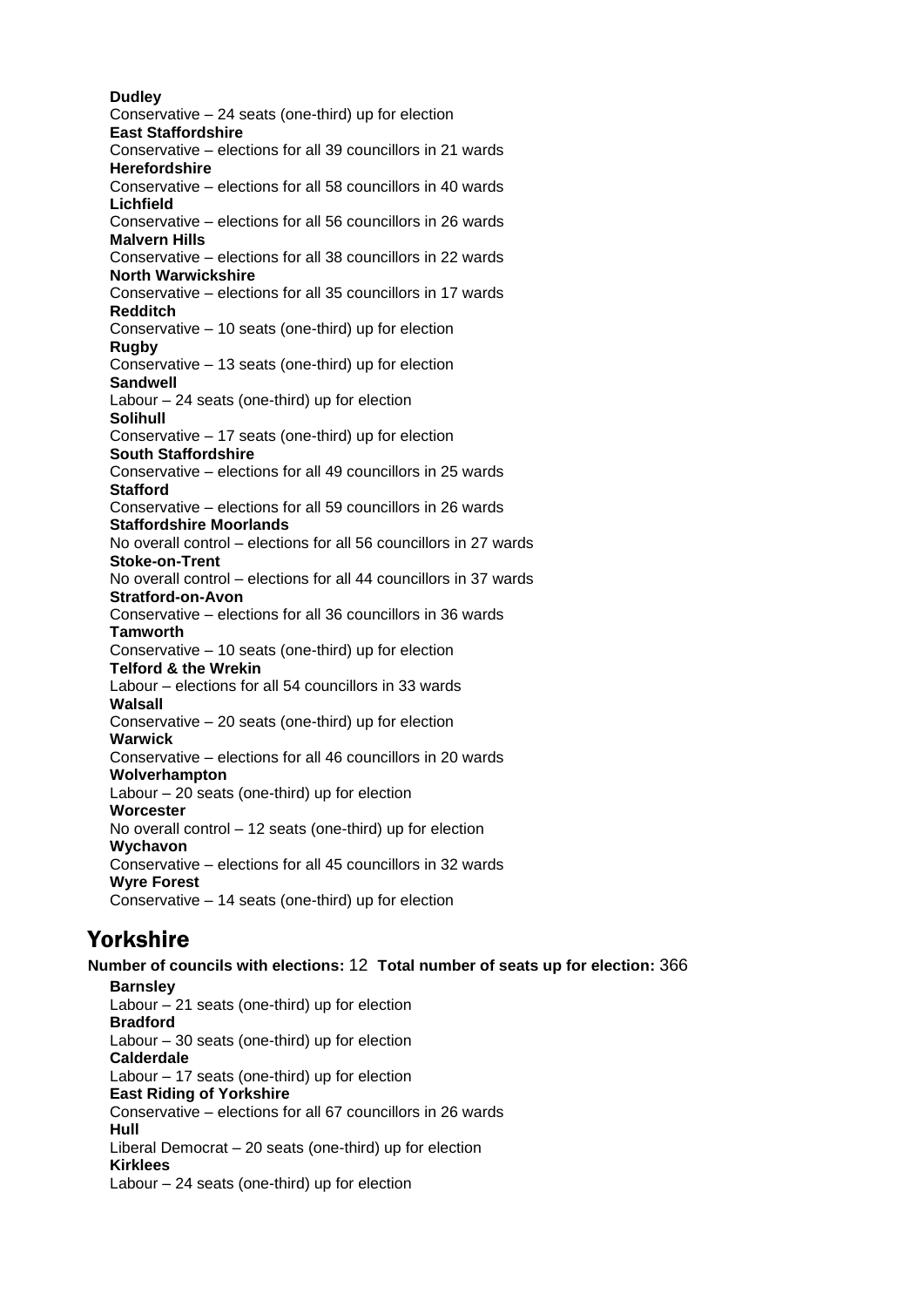**Leeds** Labour – 33 seats (one-third) up for election **North East Lincolnshire** Conservative – 15 seats (one-third) up for election **North Lincolnshire** Conservative – elections for all 43 councillors in 12 wards **Sheffield** Labour – 28 seats (one-third) up for election **Wakefield** Labour – 21 seats (one-third) up for election **York** No overall control – elections for all 47 councillors in 22 wards